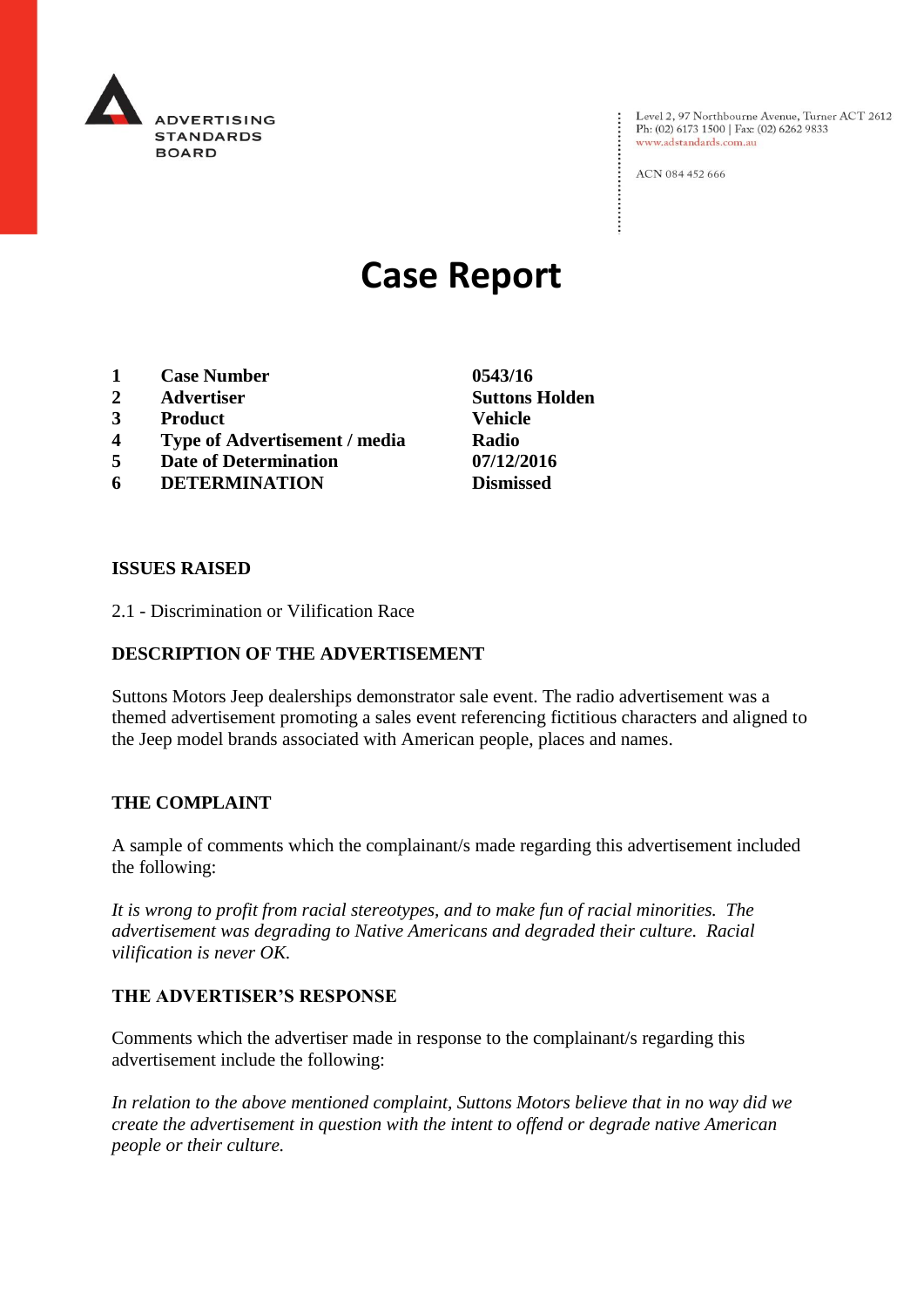*As you would be aware, Jeep have a range of vehicles named after numerous iconic American people, places and phrases including Wrangler, Renegade, Patriot and Cherokee.*

*The advertising idea for this campaign was born out of one of these product names and is the main vehicle on sale – ''The Grand Cherokee''.*

*The hero character we refer to in the ad was based on a famous American fictitious character called Tonto, the Lone Rangers accomplice, recently portrayed in the Disney movie by Johnny Depp.*

*Originally the fictitious Tonto was created for an American radio program in the 1950's and the same character has since appeared in children''s comic books and movies over the last 60 years.*

*When producing the advertisement, we were very conscious of keeping our advertising approach extremely light hearted and well within the realm of fiction.*

*In terms of the language we used in the script, we again utilised phraseology that related to the days of the wild west and by inference, utilised ''Circling The Wagons' as a way explaining the availability of a number of Jeep wagons on sale during the specified Sutton event.*

*We also borrowed a word from the Disney movie script – Kemosabe'' which according to wikipedia is defined as ''a term of endearment' (see below reference).*

*"Ke-mo sah-bee (/?ki?mo?'s??bi?/; often spelled kemo sabe or kemosabe) is the term of endearment and inventive catchphrase used by the fictional American Indian sidekick Tonto, in the American television program The Lone Ranger. In The Lone Ranger radio program, Tonto called Lone Ranger "kemosabe".*

*All that said, In good faith, even though Suttons Motors don't believe we have taken advantage of or racially vilified anyone via this communication we have removed the ad from any further circulation and it won't be aired again.*

*We trust this clears up any misconceptions relating to the ad and we apologise to the individual who has taken our sales message out of context.*

### **THE DETERMINATION**

The Advertising Standards Board ("Board") considered whether this advertisement breaches Section 2 of the Advertiser Code of Ethics (the "Code").

The Board noted the complainant's concerns that the advertisement depicted negative stereotypes of Native American people.

The Board reviewed the advertisement and noted the advertiser's response.

The Board considered whether the advertisement complied with Section 2.1 of the Code which requires that 'advertisements shall not portray or depict material in a way which